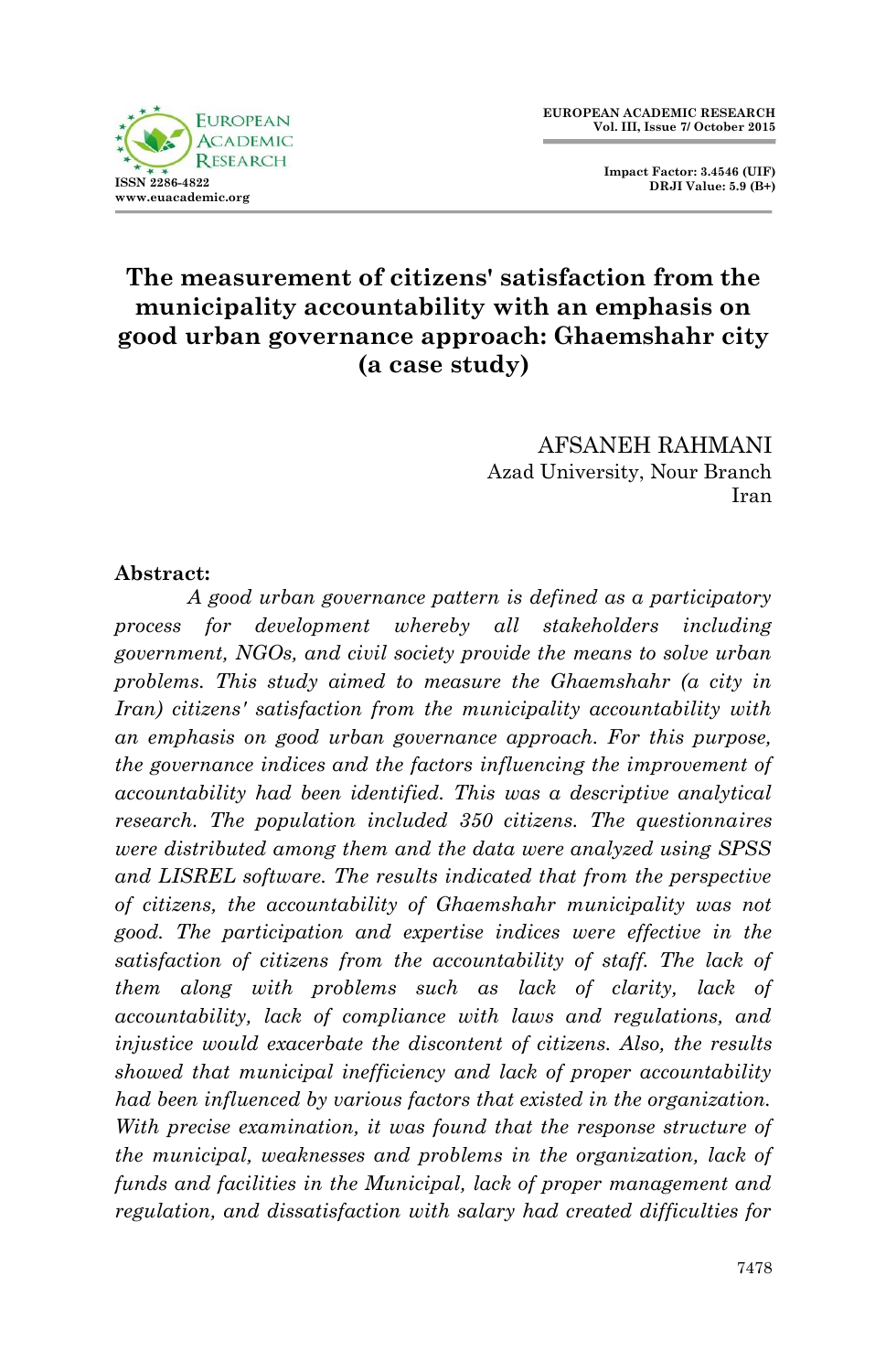*many of the officials. The implementation of good urban governance indicators, especially the indicators impact on accountability, may lead to citizens' satisfaction.*

**Key words:** accountability of municipality; citizens' satisfaction; urban governance; Ghaemshahr

### **STATEMENT OF THE PROBLEM**

Nowadays, it is widely accepted in the world that the proper management of cities along with sustainable development will be realized if the goals including democracy, services equality, and environment protection may be followed simultaneously with the formation of united urban management and by following the principles of town planning and urban traffic, and a fair share of municipal revenues and sources. Given that cities are the driving force of economic growth, the center of work and activity, and social situations in around the world, the urban management in current multilevel urbanism situation should have indices such as clarity, accountability, participation, legitimacy, efficiency, consensus-orientation to take advantage of all the increasing conditions of urbanization. In recent decades, hence, a new concept in urban management system has been proposed: good urban governance. It emphasize on how to achieve efficient and optimum management with a democratic and fair development (Taghvaee, 2:2009). The urban management in the twenty-first century will face with a challenge. The challenge itself will be a function of technological, demographic, economic, political, and international changes (Saleh, 51:2002). For many years, the increasing developments along with serious social- physical, economic, cultural, and environmental challenges in the cities have gathered the experts for professional thinking about efficient solutions for solving the problems of living in cities and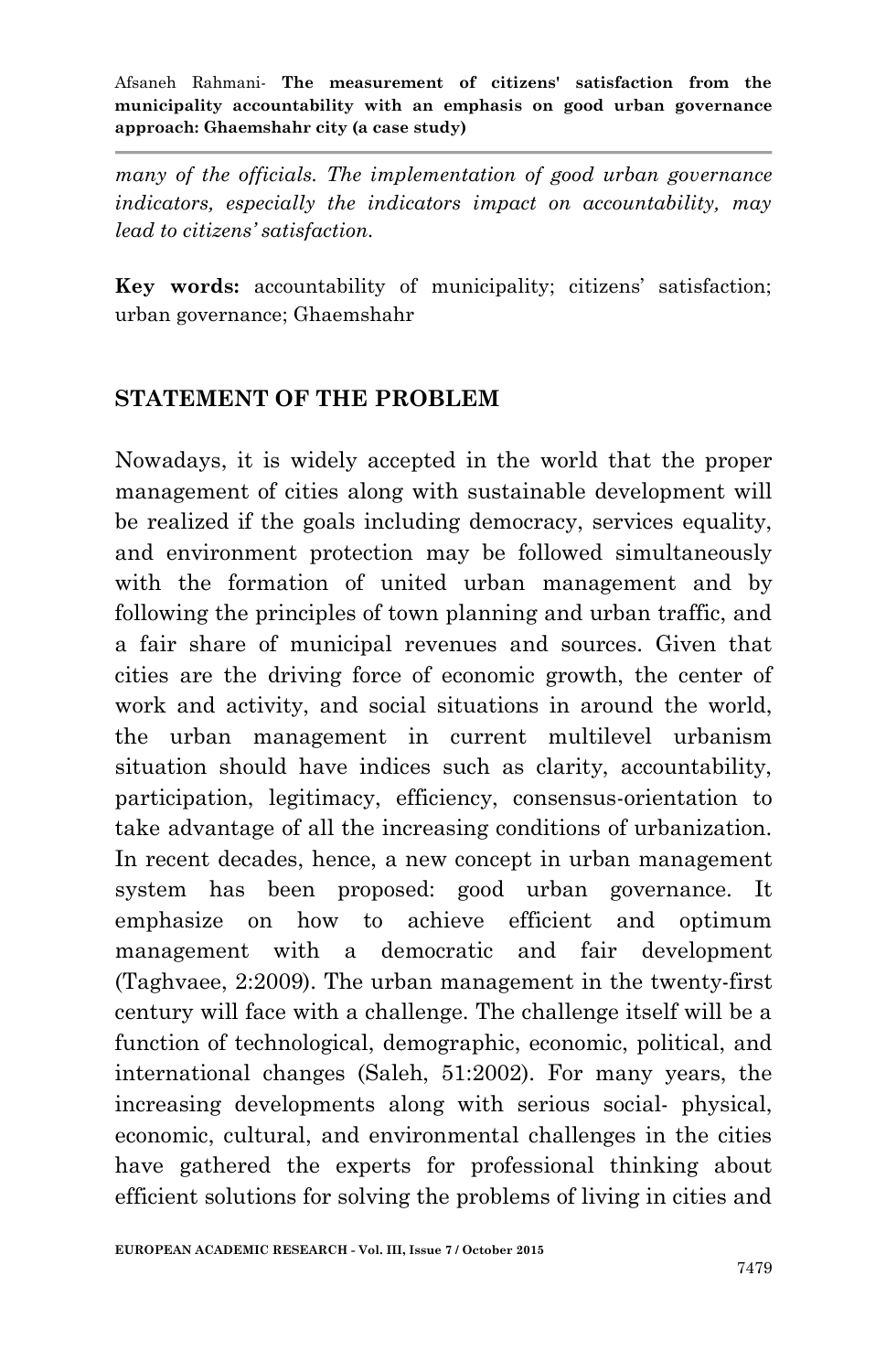urban management. In other words, the approaches and methods to exit out of unsustainable urbanism have emphasized on capacity building and empowerment of urban management. Each municipality and city management needs an accountability system to be able to act in a manner that is acceptable to society and citizens. Municipalities have been established to provide services to people. The services should meet the needs of the citizens, otherwise all activities and costs will waste the resources. In this regard, people should be aware of the spent funds and the effectiveness and cost-effectiveness of programs and services. Considering the special status of the municipality as the symbol of services division management, this study aims to investigate the accountability of staff in Ghaemshahr municipality and identify the mechanisms to respond to citizens. The necessity and importance of municipality employees' accountability is obvious. Citizens expect to know why the municipality services are not sufficient and its staff are not responsive despite the enormous costs and employment of dozens of people in the municipality. Considering the state of accountability system in municipality, therefore, the following questions will be discussed in this research:

- 1- How is the current status of employees' accountability in the municipality of Ghaemshahr?
- 2- What factors influence the employees' accountability in the municipality of Ghaemshahr?
- 3- What is the strategy for improving the employees' accountability in the municipality of Ghaemshahr?

### **MATERIALS AND METHODS**

This is an applied - development and descriptive - analytical research. The data were collected based on observation, field study (questionnaire), and documents (books and articles).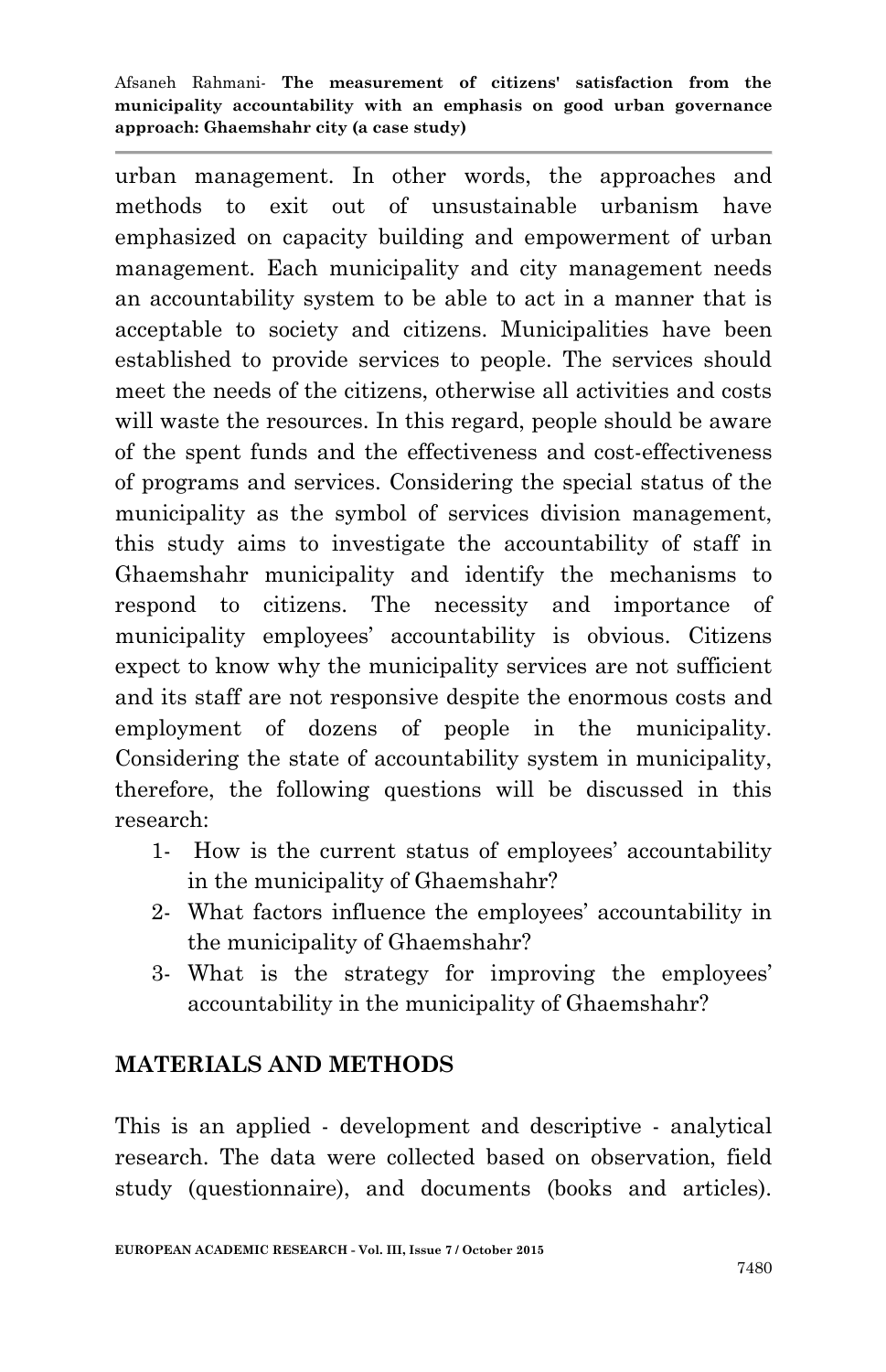Using Cochran method, the population size was determined 321 cases; but for further validating the results of research, 350 citizens were selected.

The logical reasoning, descriptive statistics (tables and charts), and inferential statistics were used for analyzing the data. However, the one sample T-tests were conducted by using SPSS and structural equation modeling or path analysis was done using LISREL software. The reliability and validity of questionnaire was confirmed according to the opinion of a group of professors and some experts. Factor validity is a type of construct validity that is measured through factor analysis. The confirmatory factor analysis is used to assess the validity of the questions in this study.

|                              | Table (1): the reliability of each of the variables |                           |                             |  |  |  |  |
|------------------------------|-----------------------------------------------------|---------------------------|-----------------------------|--|--|--|--|
| Citizens<br>Cronbach's alpha | The<br>number of<br>questions                       | The research<br>questions | Variables                   |  |  |  |  |
| 868.0                        | 3                                                   | $15 - 8 - 1$              | Responsibility              |  |  |  |  |
| 786.0                        | 3                                                   | $16 - 9 - 2$              | Justice                     |  |  |  |  |
| 813.0                        | $\mathfrak{p}$                                      | $10 - 3$                  | Clarity                     |  |  |  |  |
| 835.0                        | 3                                                   | $17 - 11 - 4$             | Law abiding                 |  |  |  |  |
| 849.0                        | 3                                                   | $18 - 12 - 5$             | Expertise and<br>competence |  |  |  |  |
| 844.0                        | $\boldsymbol{\mathcal{S}}$                          | $19 - 13 - 6$             | Participation               |  |  |  |  |
| 885.0                        | 3                                                   | $20 - 14 - 7$             | Satisfaction                |  |  |  |  |
| 890.0                        | 20                                                  | $20 - 1$                  | Total                       |  |  |  |  |

The confirmatory factor analysis was used to investigate the validity of the six variables considered in the research model. The confirmatory factor analysis is a model for theory test in which the researcher begins her/ his analysis with a previous hypothesis. Table 2 shows the output of LISREL for confirmatory factor analysis model.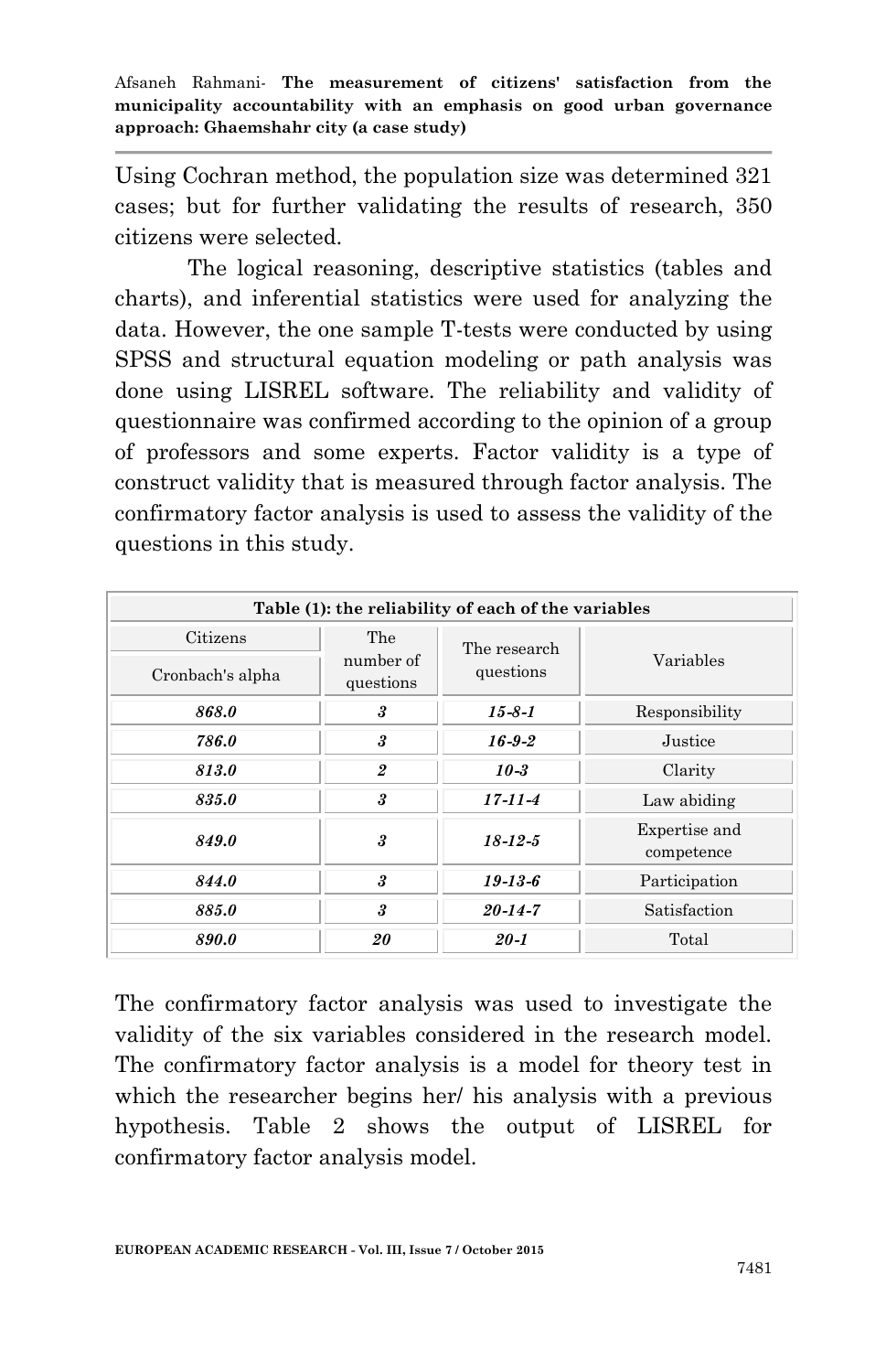| Table (2): The validity of any of the questionnaire questions by<br>confirmatory factor analysis |                             |                |                             |  |  |
|--------------------------------------------------------------------------------------------------|-----------------------------|----------------|-----------------------------|--|--|
| Significance coefficient<br>Citizens                                                             | Standardized<br>coefficient | Question       | Variable                    |  |  |
| 77.10                                                                                            | 82.0                        | Question 1     |                             |  |  |
| 12.11                                                                                            | 83.0                        | Question 8     |                             |  |  |
| 45.11                                                                                            | 85.0                        | Question<br>15 | Responsibility              |  |  |
| 96.10                                                                                            | 83.0                        | Question 2     |                             |  |  |
| 04.11                                                                                            | 83.0                        | Question 9     | Justice                     |  |  |
| 97.6                                                                                             | 59.0                        | Question<br>16 |                             |  |  |
| 93.11                                                                                            | 89.0                        | Question 3     |                             |  |  |
| 50.9                                                                                             | 75.0                        | Question<br>10 | Clarity                     |  |  |
| 20.10                                                                                            | 78.0                        | Question 4     |                             |  |  |
| 16.9                                                                                             | 72.0                        | Question<br>11 | Law abiding                 |  |  |
| 54.11                                                                                            | 85.0                        | Question<br>17 |                             |  |  |
| 57.10                                                                                            | 80.0                        | Question 5     |                             |  |  |
| 02.11                                                                                            | 82.0                        | Question<br>12 | Expertise and<br>competence |  |  |
| 65.10                                                                                            | 80.0                        | Question<br>18 |                             |  |  |
| 71.10                                                                                            | 81.0                        | Question 6     |                             |  |  |
| 10.11                                                                                            | 83.0                        | Question<br>13 | Participation               |  |  |
| 16.10                                                                                            | 78.0                        | Question<br>19 |                             |  |  |
| 26.12                                                                                            | 89.0                        | Question 7     |                             |  |  |
| 32.12                                                                                            | 89.0                        | Question<br>14 | Satisfaction                |  |  |
| 08.9                                                                                             | 72.0                        | Question<br>20 |                             |  |  |

According to the above table, the significance coefficient for all the questions is more than 1.96. So, this questionnaire has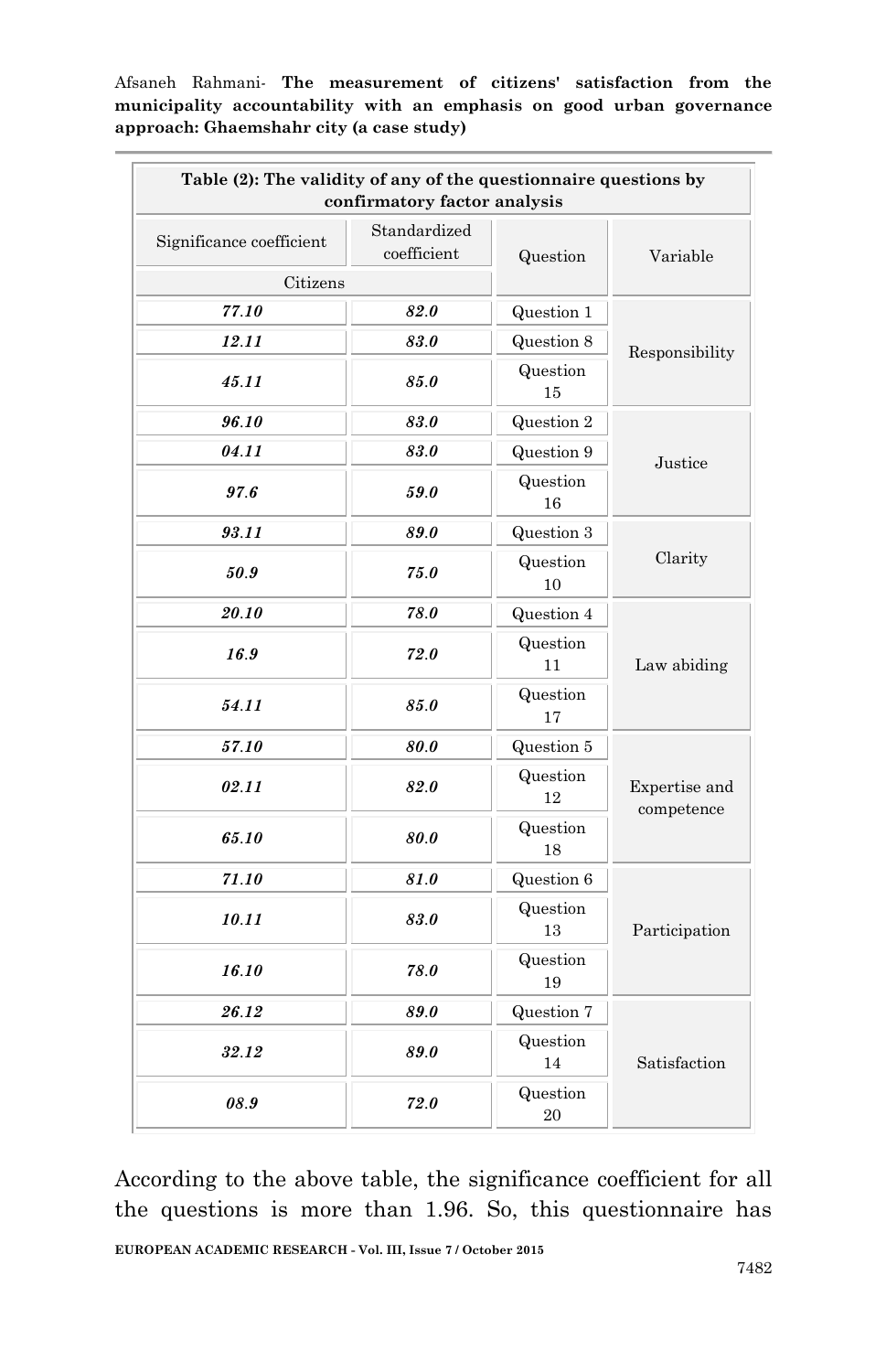validity and all of the questions measure the variables. Therefore, all questions of citizens' questionnaire are approved.

# **INTRODUCTION TO THE STUDY AREA**

With an area of 24091.3 km, Mazandaran province forms 1.46% of the total area of the Iran. In terms of political situation, Caspian Sea, Gilan City, Golestan city, and Semnan and Tehran cities are located in north, west, east, and south of Mazandaran city, respectively. According to the Population and Housing Census (2006), this city consists of 16 province, 44 districts, 51 towns, and 113 villages (Consulting Engineers of Piravash, 2003).



**Map (1): political divisions of Iran and the location of this city**

With an area of 740 km (2006), Ghaemshahr city is located in the central part of the Mazandaran. The Population and Housing Census (2006) showed that the population of Ghaemshahr have increased 21.97% in the 10 years – 1996 to 2006- and has reached to 174,768 people.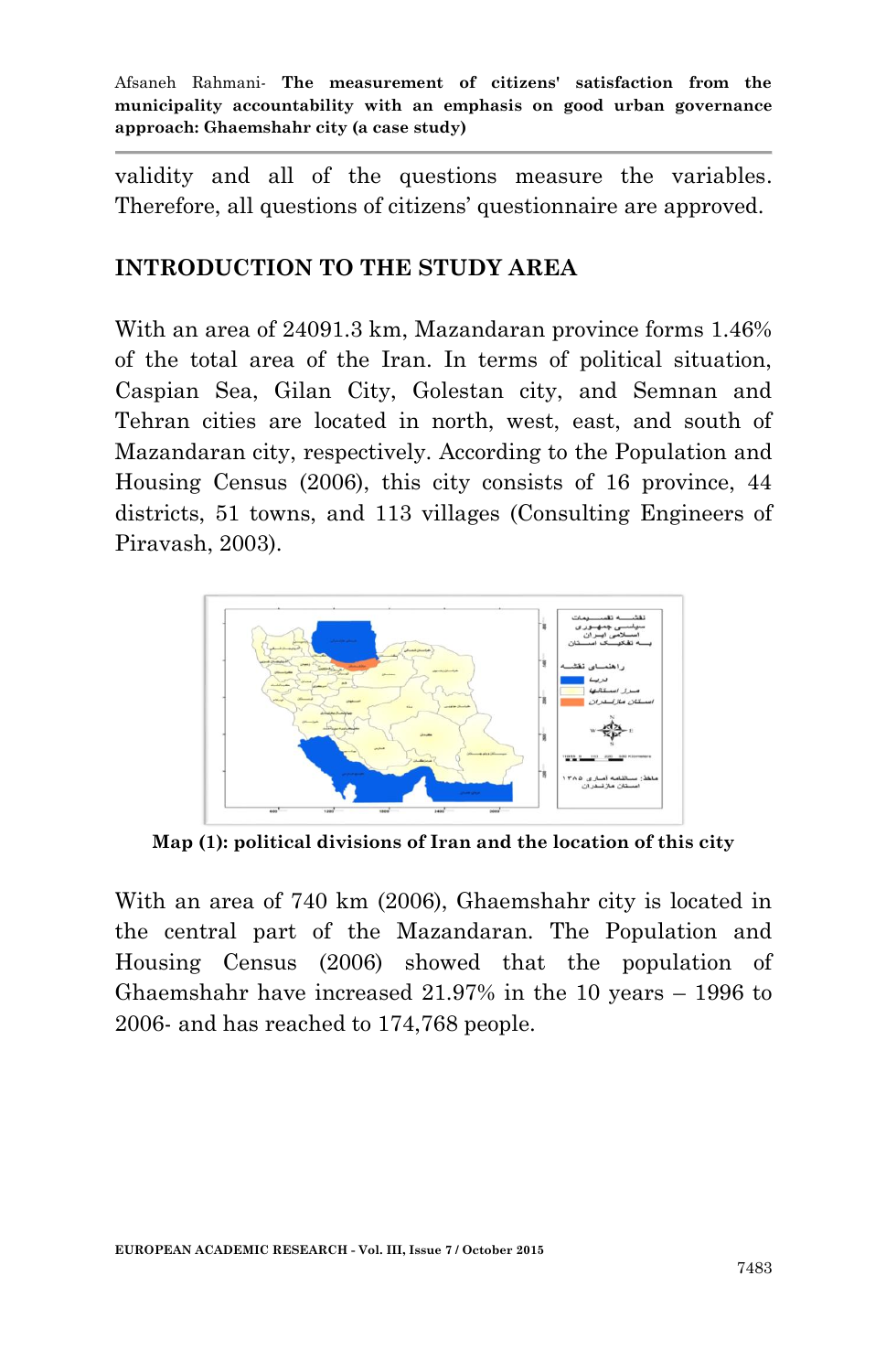

**Map (2): Political divisions of Mazandaran and the location of Ghaemshahr**

# **The Analysis of Respondents' Characteristics**

The findings related to personal characteristics of participants are described in the following tables.

## **1 – Age**

Citizens are classified in five groups according to age. The objective of offering these age groups is providing basic understanding about the study population.

|         | Table (4): Evaluation of respondents by age |                    |  |  |  |
|---------|---------------------------------------------|--------------------|--|--|--|
|         | Citizens                                    |                    |  |  |  |
| percent | Frequency                                   | Age group          |  |  |  |
| 1.25    | 88                                          | Less than 25 years |  |  |  |
| 429     | 103                                         | $25$ to $35$ years |  |  |  |
| 6.22    | 79                                          | $35$ to $45$ years |  |  |  |
| 0.18    | 63                                          | $45$ to $55$ years |  |  |  |
| 9.4     | 17                                          | 55 years or more   |  |  |  |
| 100     | 350                                         | Sum                |  |  |  |

According to Table 4, 88 of citizens are less than 25 years old, 103 citizens are 25 to 35 years old, 79 cases are 35 to 45 years old, 63 cases are 45 to 55 years old, and 17 cases are 55 years and older.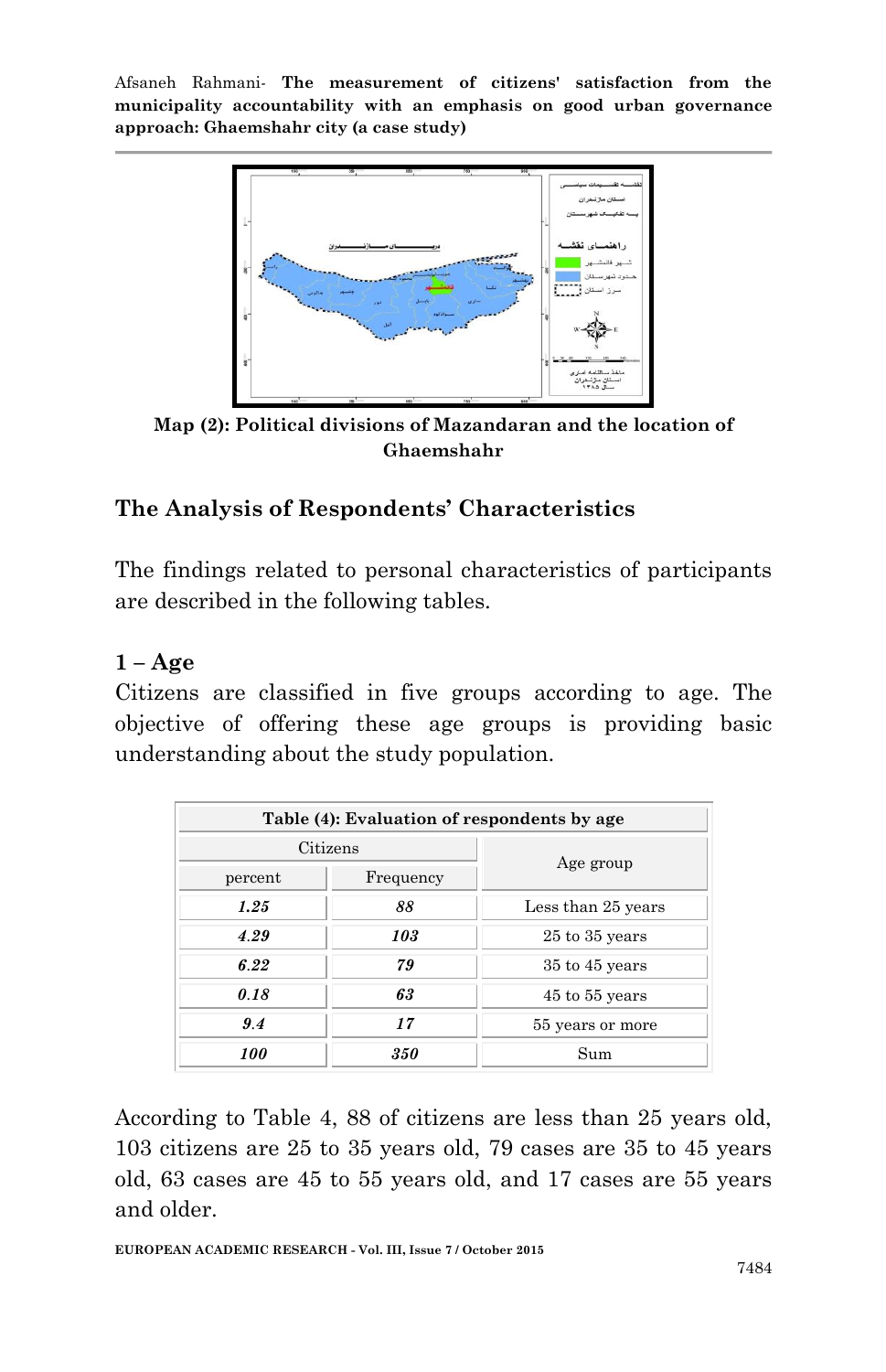## **2 – Gender**

The second question of demographic questionnaire is about the respondents' gender. The data of this question categorize the respondents into two different class that their frequency is shown in the below table. According to Table 5, 215 citizens are men and 135 citizens are women.

|          | Table (5): Evaluation of Respondents by Gender |        |  |  |  |
|----------|------------------------------------------------|--------|--|--|--|
| Citizens |                                                |        |  |  |  |
| Percent  | Frequency                                      | Gender |  |  |  |
| 4.61     | 215                                            | Male   |  |  |  |
| 6.38     | 135                                            | Female |  |  |  |

### **3 - Positive factors affecting citizens' satisfaction**

The positive factors affecting citizens' satisfaction are prioritized in the following table. It shows that the internal and external regulatory bodies have been the first priority of people that represents citizens' level of understanding about the urban issues. What is seen by the citizens is considered a problem. Any problems including damages to pavements, traffic problems, and etc. that are subset of municipal services are seen every day by citizens. The failure to monitor will be considered the cause of deficiencies. Ignoring an important issue such as good service by citizens indicates their desire to eliminate the appearance and content factors. According to them, the appearance factors cause their dissatisfaction from the municipal services.

|                       | Table (6): Evaluation of respondents in terms of prioritizing positive factors<br>by Citizens |                       |                           |                       |                                                                    |
|-----------------------|-----------------------------------------------------------------------------------------------|-----------------------|---------------------------|-----------------------|--------------------------------------------------------------------|
| The fifth<br>priority | The<br>fourth<br>priority                                                                     | The third<br>priority | The<br>second<br>priority | The first<br>priority | Positive factors                                                   |
| 81                    | 87                                                                                            | 35                    | 91                        | 56                    | Municipal facilities<br>and its ability to<br>perform the services |

**EUROPEAN ACADEMIC RESEARCH - Vol. III, Issue 7 / October 2015**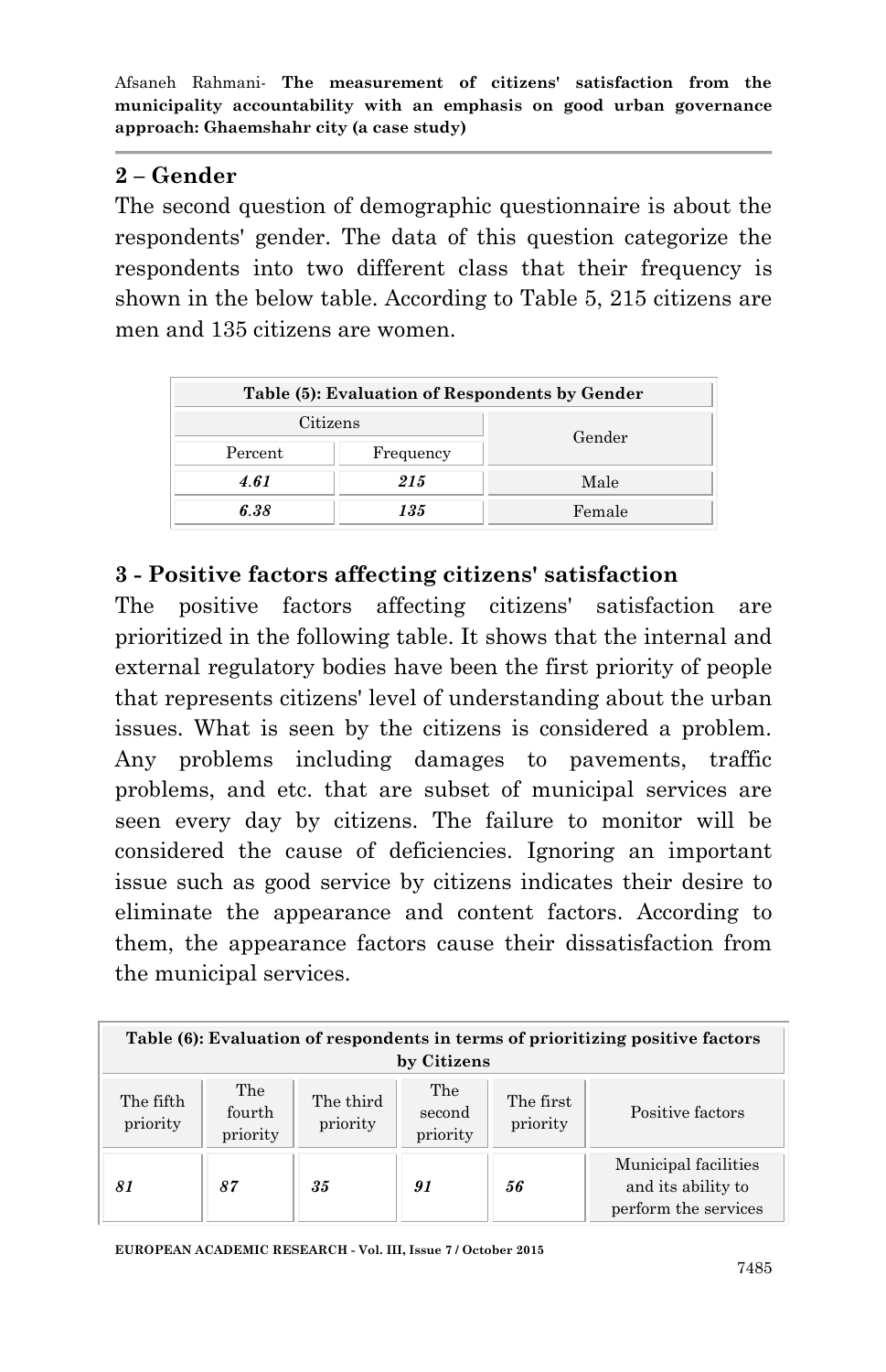|    |    |    |    |     | and duties                                                                             |
|----|----|----|----|-----|----------------------------------------------------------------------------------------|
| 63 | 77 | 98 | 91 | 21  | Perform functions and<br>provide services in a<br>timely manner<br>without undue delay |
| 42 | 48 | 99 | 84 | 77  | Appropriate and non-<br>discriminatory dealing<br>with clients                         |
| 84 | 70 | 77 | 42 | 77  | Responsibility<br>commitment and<br>competence of<br>managers and<br>employees         |
| 77 | 63 | 42 | 49 | 119 | Internal and external<br>regulatory bodies in<br>the municipality                      |

## **4 - Negative factors affecting citizens' satisfaction**

With critical look, the negative factors are associated with positive factors. The employment of non-aligned and inefficient managers was prioritized as the first negative point in the municipality; this is somehow associated with an increase in supervising on the good work. When there is no confidence for doing good work and inefficiency of managers and employees can be seen clearly, the demand to increase supervision rises.

|                       | Table (7): Evaluation of respondents in terms of prioritizing negative factors<br>by Citizens |                          |                           |                          |                                                     |
|-----------------------|-----------------------------------------------------------------------------------------------|--------------------------|---------------------------|--------------------------|-----------------------------------------------------|
| The fifth<br>priority | The<br>fourth<br>priority                                                                     | The<br>third<br>priority | The<br>second<br>priority | The<br>first<br>priority | Negative factors                                    |
| 126                   | 119                                                                                           | 56                       | 21                        | 28                       | Lack of financial<br>strength                       |
| 77                    | 112                                                                                           | 118                      | 29                        | 14                       | Lack of facilities                                  |
| 112                   | 77                                                                                            | 91                       | 49                        | 21                       | Special rules for urban                             |
| 7                     | 8                                                                                             | 41                       | 133                       | 161                      | Employment of Non-<br>Aligned Managers and<br>staff |
| 29                    | 27                                                                                            | 49                       | 119                       | 126                      | Lack of urban planning                              |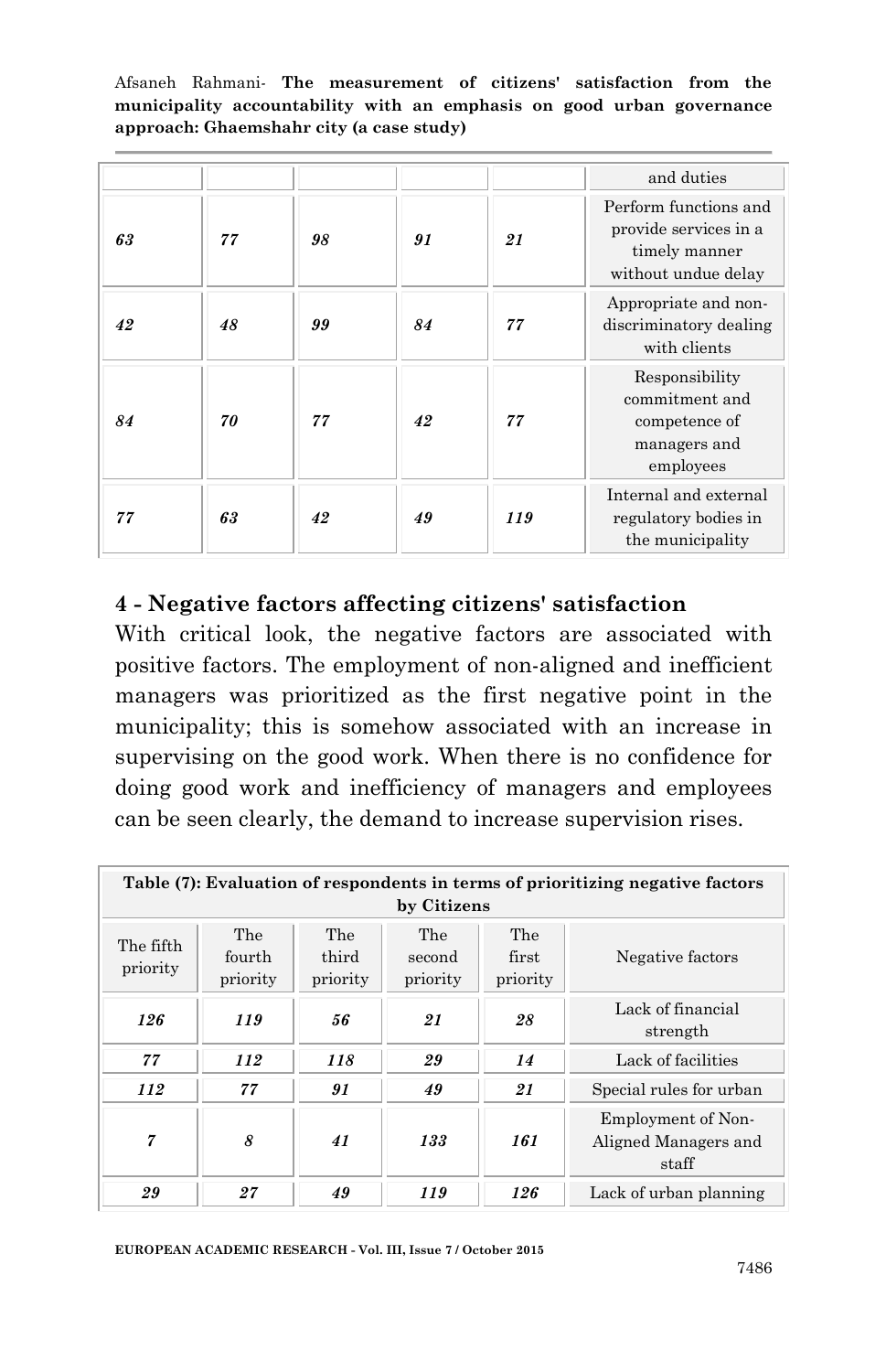# **5 - Analysis of factors affecting citizens' satisfaction from the perspective of citizens**

# *5-1- Responsibility of managers and employees*

According to Figure 1 and 2, the standardized coefficient between two variables is 0.22 and the significant coefficient between these two variables is 3.31 (greater than 1.96). It can be concluded that there is significant relationship between the responsibility of managers and staff in accountability and satisfaction level of citizens.

### *5-2- Justice of managers and employees*

According to Figure 1 and 2, the standardized coefficient between two variables is 0.14 and the significant coefficient between these two variables is 2.89 (greater than 1.96). It can be concluded that there is significant relationship between the justice of managers and staff in accountability and satisfaction level of citizens.

# *5-3- Clarity of managers and employees*

According to Figure 1 and 2, the standardized coefficient between two variables is 0.08 and the significant coefficient between these two variables is 1.40 (greater than 1.96). It can be concluded that there is no significant relationship between the clarity of managers and staff in accountability and satisfaction level of citizens.

# *5-4- Law abiding of managers and employees*

According to Figure 1 and 2, the standardized coefficient between two variables is 0.43 and the significant coefficient between these two variables is 7.22 (greater than 1.96). It can be concluded that there is significant relationship between the law abiding of managers and staff in accountability and satisfaction level of citizens.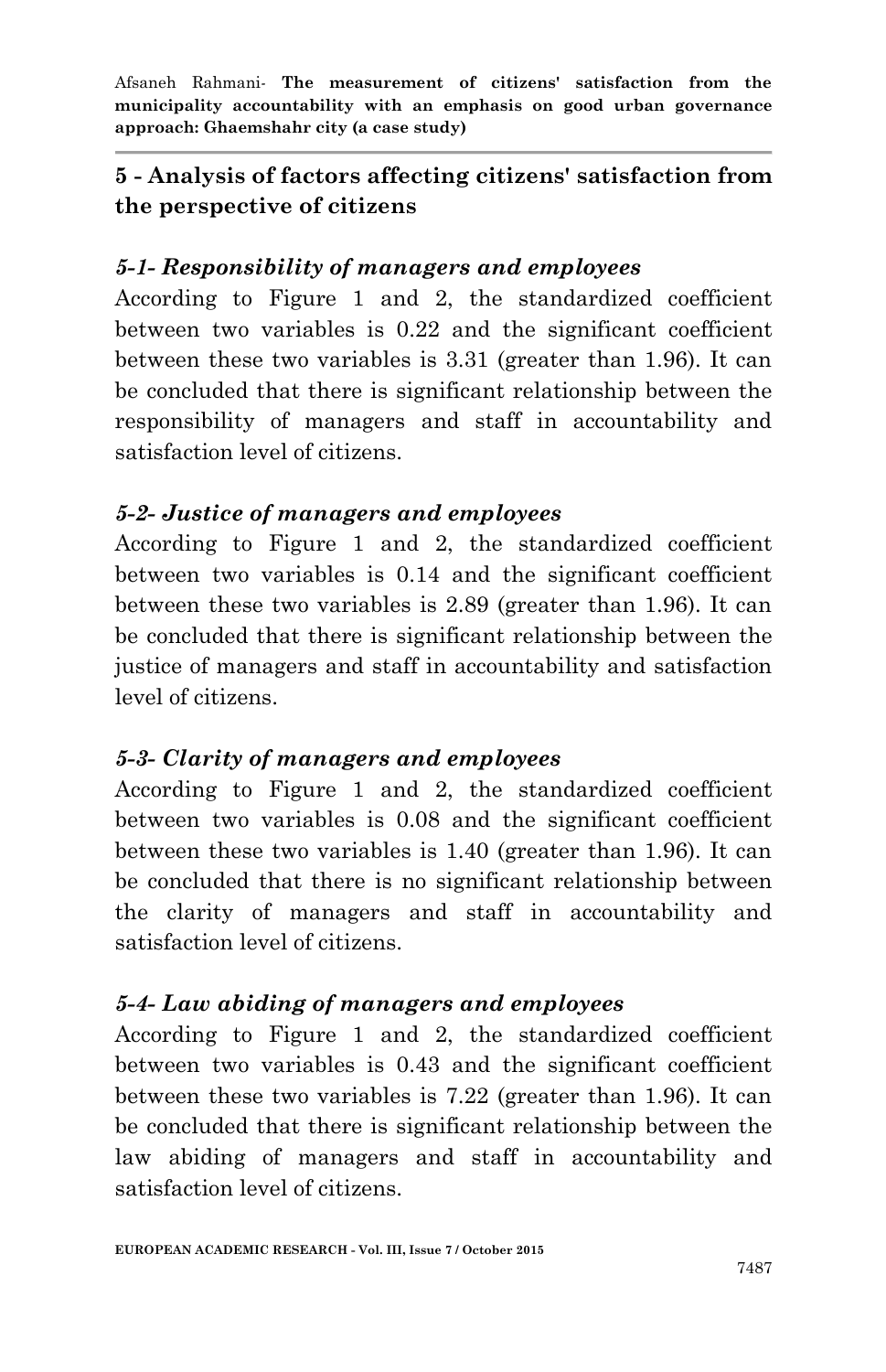# *5-5- Expertise and competence of managers and employees*

According to Figure 1 and 2, the standardized coefficient between two variables is 0.11 and the significant coefficient between these two variables is 2.13 (greater than 1.96). It can be concluded that there is significant relationship between the expertise and competence of managers and staff in accountability and satisfaction level of citizens.

## *5-6- Citizen Collaboration with managers and employees*

According to Figure 1 and 2, the standardized coefficient between two variables is 0.31 and the significant coefficient between these two variables is 5.17 (greater than 1.96). It can be concluded that there is significant relationship between the citizen participation in staff accountability and satisfaction level of citizens.



**Figure (1): The model of standardized coefficients for testing the research variables – citizens**

As is shown in Figure 1, the standardized coefficient for the responsibility, justice, clarity, law abiding, expertise and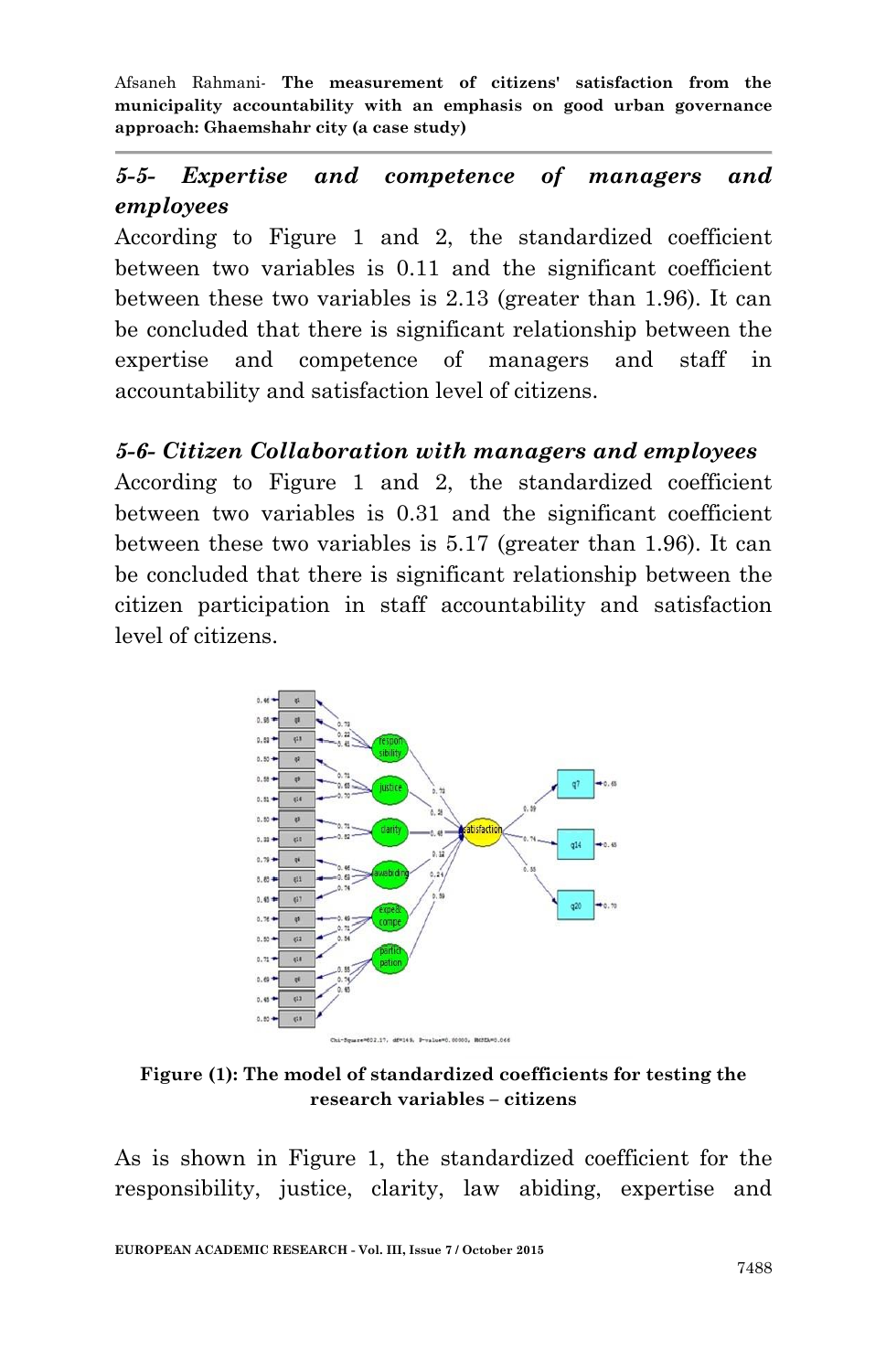competence, and participation is 0.73, 0.28, 0.48, 0.12, 0.24, and 0.59, respectively.



**Figure (2): The model of significance coefficients for testing the research variables – citizens**

As is shown in Figure 2, the significance coefficient for the responsibility, justice, clarity, law abiding, expertise and competence, and participation is 6.42, 2.44, 4.74, 0.88, 2.33, and 5.41, respectively.

#### **6 - Assessment of model fit**

After modeling and parameter estimation, the first question that arises is whether the measurement model is suitable. The answer to this question is possible only by examining fitness. The model fitness means the extent to which a model has consistency and agreement with the relevant data. The fitness measures for a model are obtained by comparing the estimated covariance matrix for population (based on the model, as specified by the researcher) with the sample covariance matrix which is calculated from the data. When the implied covariance matrix of model is equivalent to observed data covariance matrix, it will be said that the model fits the observed data; in other words, the residual matrix and its elements matrix is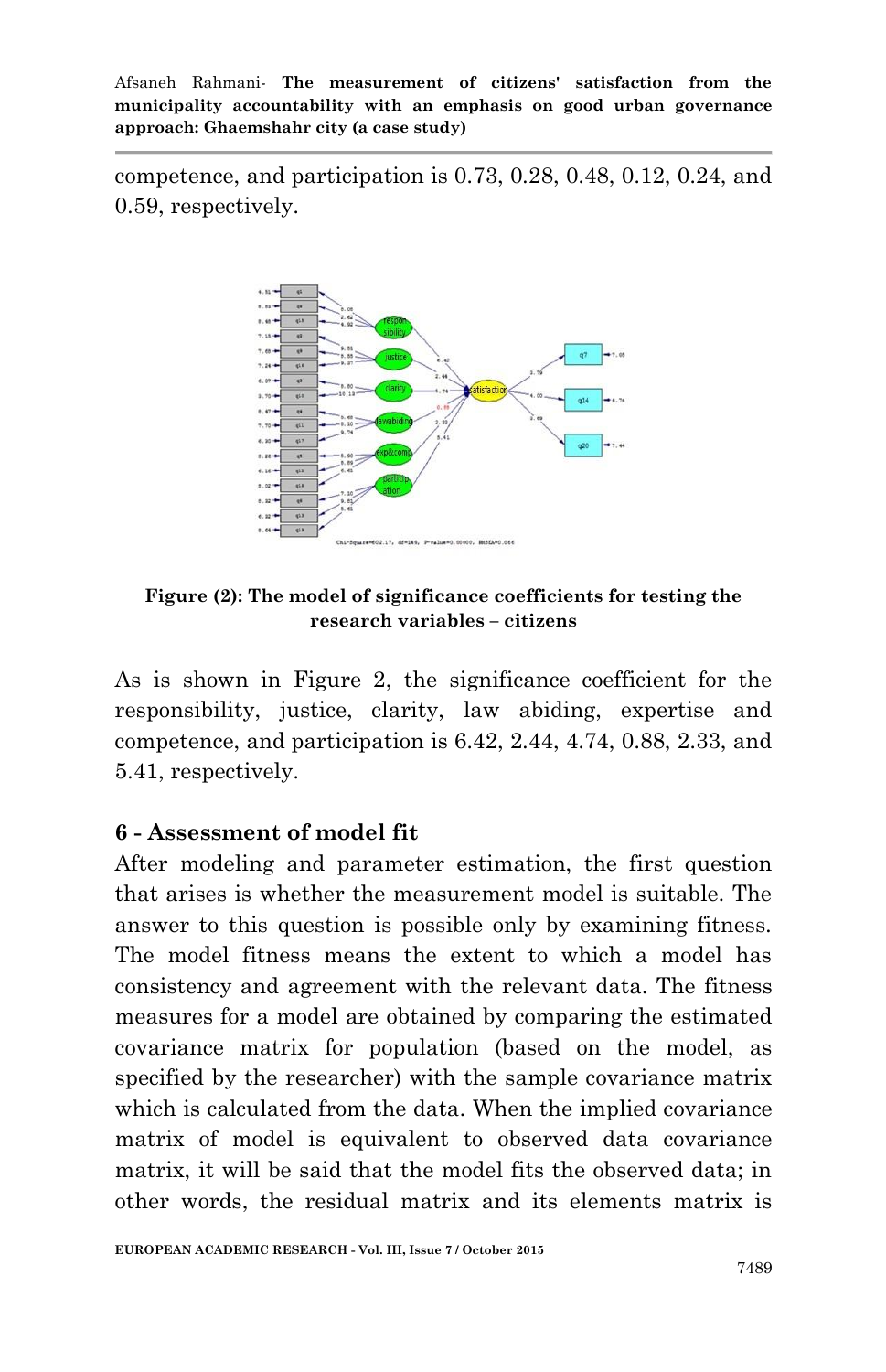near zero. When a model is exactly identified, has similarity characteristics, and its estimate and test is possible, then there will many criteria for evaluating its fitness. The most important ones are given in table 8:

| Table (8): Indices of goodness of fit of model. |                        |                       |  |  |
|-------------------------------------------------|------------------------|-----------------------|--|--|
| <b>Statistics of Citizens</b><br>Model          | Acceptance<br>criteria | The fit index         |  |  |
| 1.6                                             | $\chi^2/df \leq 3$     | (Chi square) $\chi^2$ |  |  |
| 0.066                                           | <b>RMSEA&lt;0.08</b>   | RMSEA <sup>1</sup>    |  |  |
| 0.98                                            | NFI>0.90               | NFI <sup>2</sup>      |  |  |
| 0.99                                            | CFI>0.95               | CFI <sup>3</sup>      |  |  |
| 0.91                                            | GFI>0.90               | GFI <sup>4</sup>      |  |  |
| 0.86                                            | AGFI > 0.85            | AGFI <sup>5</sup>     |  |  |

The presented indices and comparing them with the desired quantity for a fitted model show proper fit of both models. The remarkable point in model fitness is: while the model is confirmed by the fitness of structural model, it never proves that the model is the only valid model.

| Table 9: Summary results of research variables |            |                     |              |  |
|------------------------------------------------|------------|---------------------|--------------|--|
| Results                                        | т<br>value | Path<br>coefficient | Path         |  |
|                                                |            |                     | Citizens     |  |
| Confirmation                                   | 42f        | <b>730</b>          | satisfaction |  |
| Confirmation                                   | 44 2       | 28 O                |              |  |
| Confirmation                                   | 74.4       | 48.0                |              |  |
| Rejection                                      | 88.0       | 120                 |              |  |

**.** <sup>1</sup>Root Mean Square error of Approximation

<sup>2</sup>Normed Fit Index

<sup>3</sup>Comparative Fit Index

5Adjusted Goodness of Fit Index

**EUROPEAN ACADEMIC RESEARCH - Vol. III, Issue 7 / October 2015**

<sup>4</sup>Goodness of Fit Index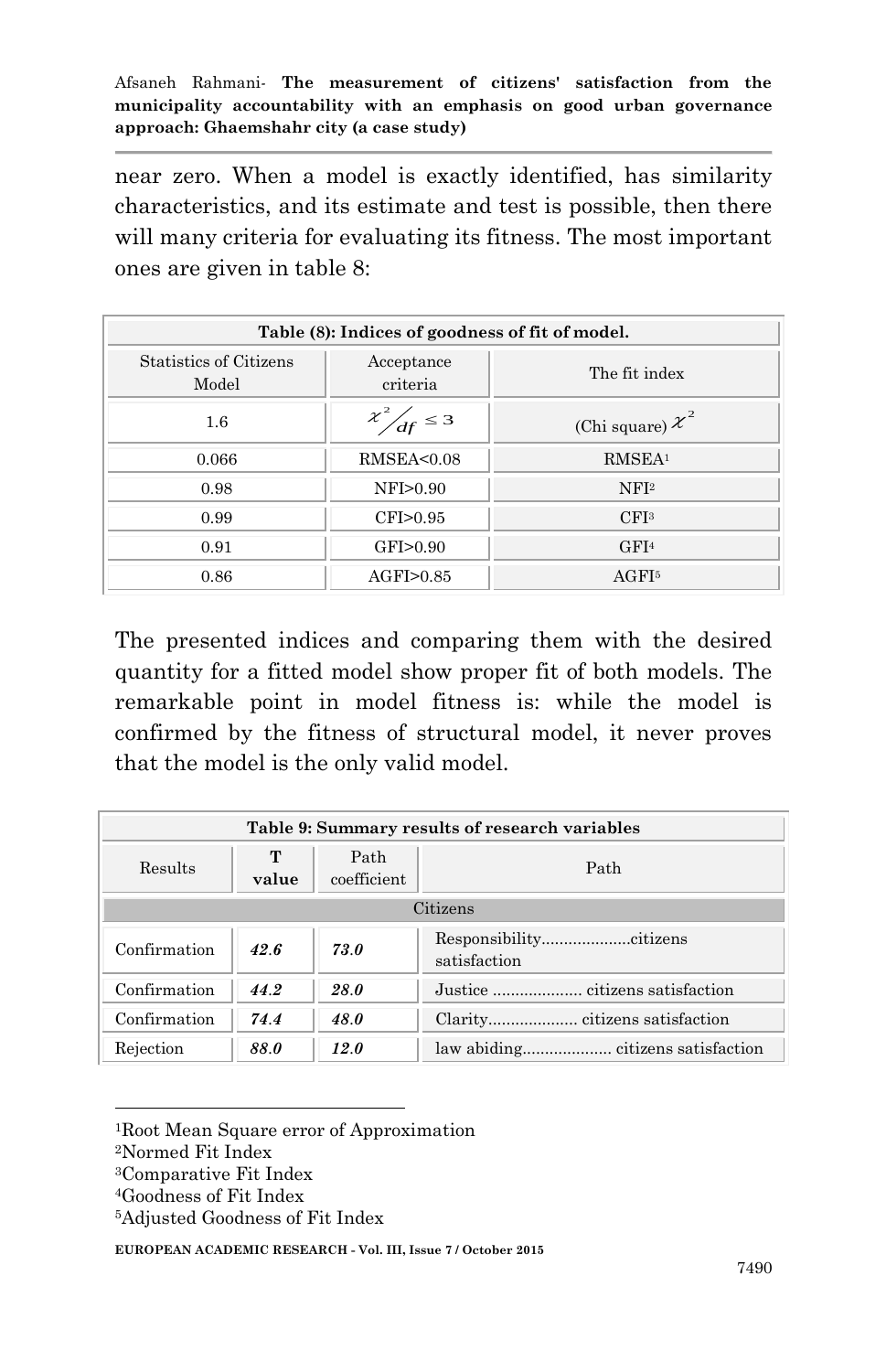Afsaneh Rahmani*-* **The measurement of citizens' satisfaction from the municipality accountability with an emphasis on good urban governance approach: Ghaemshahr city (a case study)**

| Confirmation | 33.2 | 24.0 | citizens satisfaction    |
|--------------|------|------|--------------------------|
| Confirmation | 41.5 | 59.0 | citizens<br>satisfaction |

#### **CONCLUSIONS AND RECOMMENDATIONS**

- 1. Research showed a significant relationship between responsibility of managers and staff and in accountability and satisfaction level of citizens. It shows that today, the role of urban managers is changing and this change is the practical result of reinforcing the commitment and responsibility.
- 2. The results showed that there is no relationship between the significance from the perspective of citizens and the relationship from the perspective of managers and employees. This index was found to be effective by managers and employees, but citizens did not consider this as a factor influencing accountability. It can be the sign of lack of existing rules fitness with current situation and lack of executive guarantee.
- 3. Although discrimination and inequality in dealing with citizens or employees leads to duality in accountability and relations between individuals in the organization or between staff and clients, citizens have stated that the relations prevail more than rules to the organization. Justice in dealing with citizens, and in evaluation system and promotion of employees influence their performance in responding to the citizens.
- 4. Citizens state that transparency depends on law abiding and if someone avoid it, they consider it as organizational corruption. They also believe that information should be freely available and directly accessible for all citizens. However, some managers and employees consider it ineffective and this is because of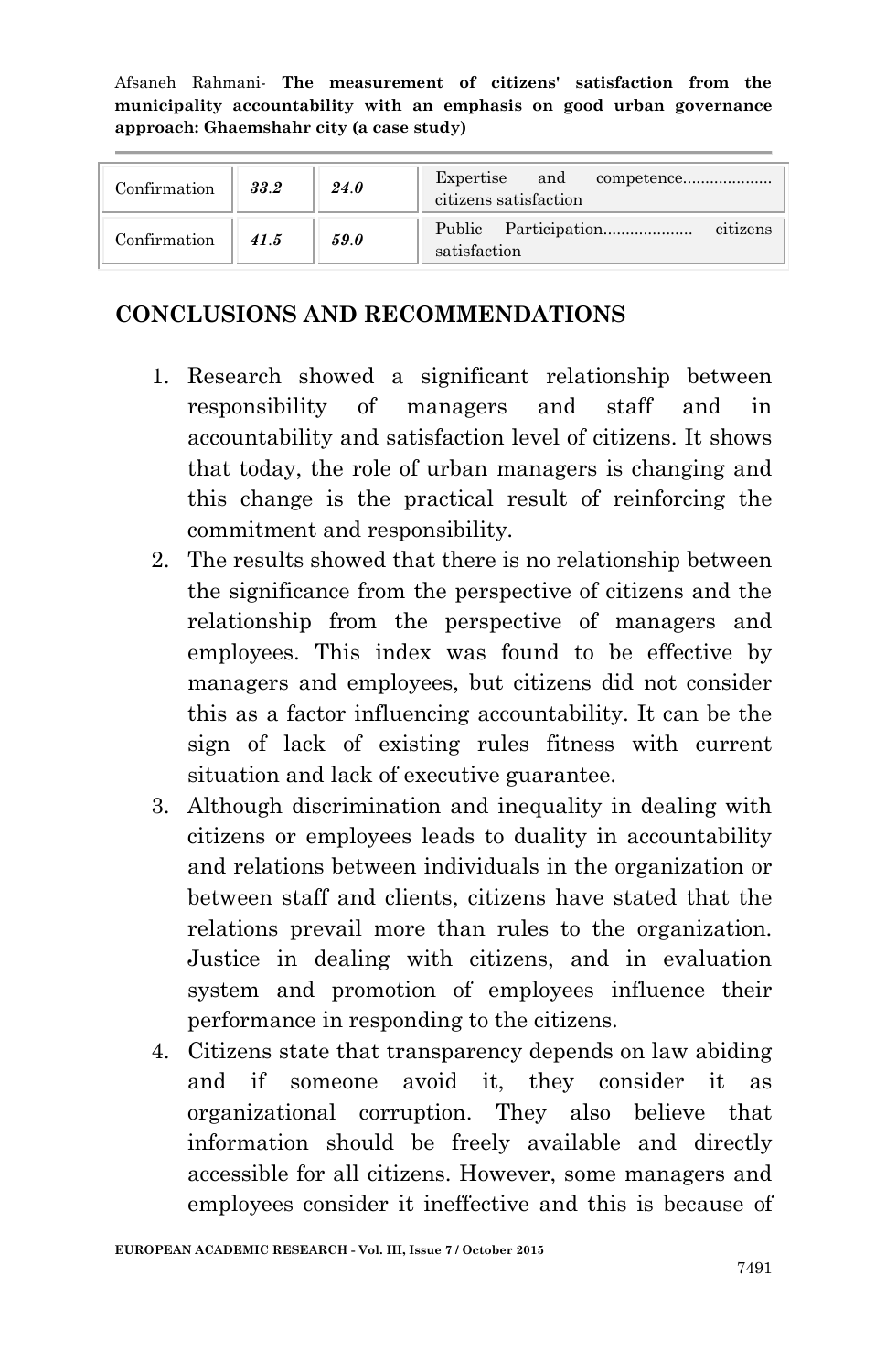non-expert internal and external monitoring that itself creates problems.

- 5. The present study tries to provide suggested strategies for improving the accountability of Municipality in Ghaemshahr. According to the gathered data from the citizens and analyzing the obtained data from the questionnaire, the following useful suggestions is provided to solve problems of accountability along with the urban good governance system:
	- Increasing the facilities and financial capabilities of Municipality to perform the services and duties when necessary
	- Reducing the focus of management in high level and delegation of authority to lower-level managers and employees
	- Attracting the trust of citizens and using of incentive policies for participation
	- Taking advantage of successful partnership programs of developed countries
	- Creating incentives for participation and engagement of citizens in urban planning tasks
	- Enhancing the sense of belonging in different social groups to integrate and increase the desire to participation, given the high proportion of immigrants in the Ghaemshahr
	- Strengthening the responsibility commitment and competence of managers and employees through mechanisms of reward and punishment
	- Investigating the characteristics and personality of Municipality employees and improving it through conducting psychological exams
	- Formulating suitable and permanent rules and regulations consistent with the cultural and national characteristics of Ghaemshahr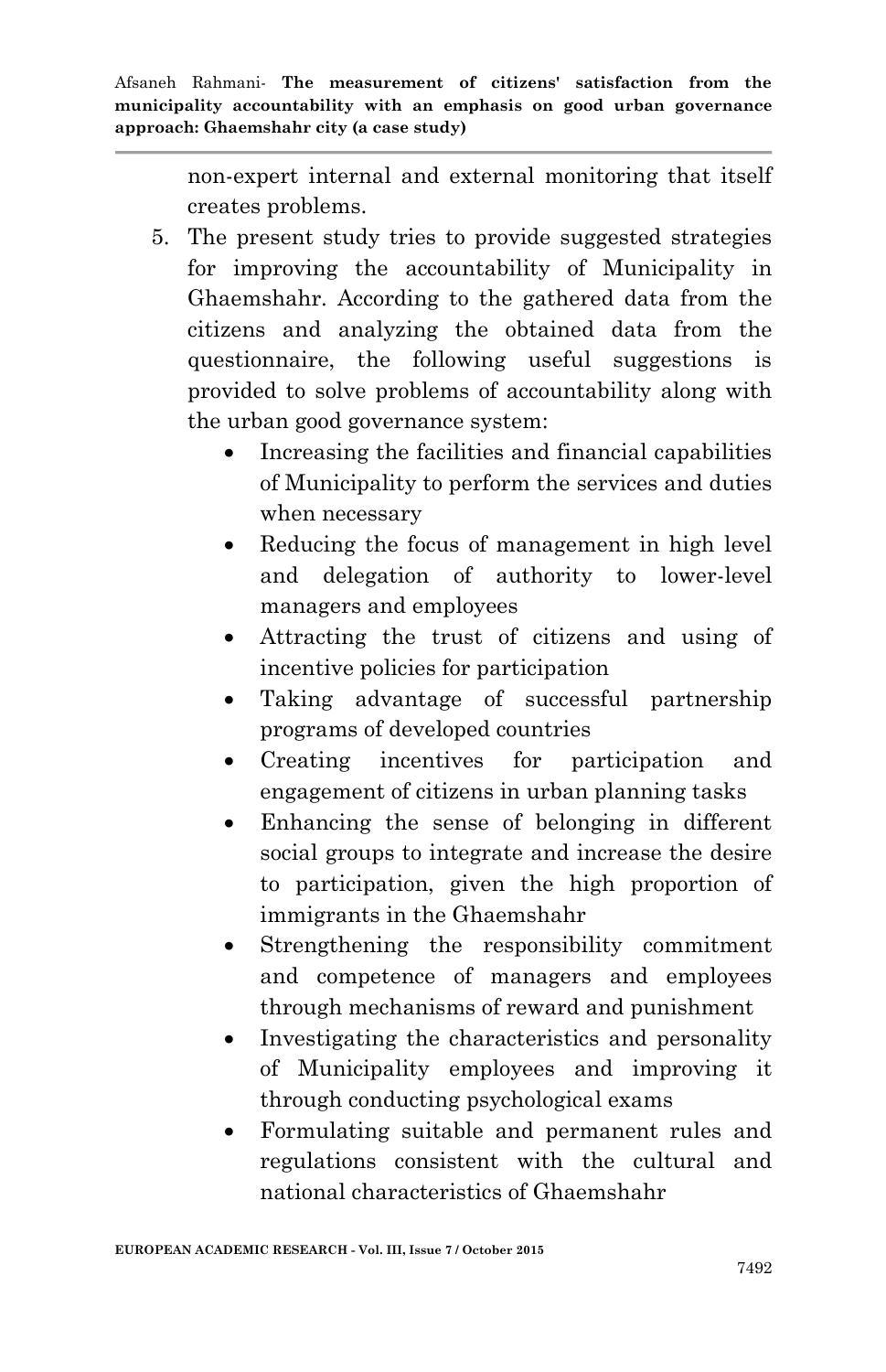- Establishing legal support for law enforcement
- Institutionalizing of the pattern of preferring regulations rather than relations.

#### **REFERENCES**

- 1. Athari, Kamal, 2007, proper governance and the need to restore public sphere, Urban essays, Year VI, No. 19 and 20.
- 2. Athari, Kamal, Barakpour, Naser, Kazemian, Golamreza, Mehdizadeh, Javad., 2007, theoretical principles of urban governance and the need to its formation in Iran, Urban planning essays, Year VI, No. 19 and 20.
- 3. Imani Jajaromi, Hossein, 2003, Urban governance and urban studies, Urban Management Quarterly, No. 16- 15, pp. 54.
- 4. Barakpour, Naser, 2006, management of metropolitan areas: Investigating the law of defining the scope and limits of villages and towns and strategies for their determination and its effect on the expansion of informal settlements in Iranian cities, Journal of Urban Management, No. 18.
- 5. Barakpour, Naser, 2006, Urban governance and the system of city administration in Iran, conference of planning and urban management.
- 6. Taghvaee, Ali Akbar, Tajdar, Rasool, 2009, Introduction to good urban governance, Urban Management Quarterly, No. 23.
- 7. Shahidi, Mohammad Hossein, 2007, transport and urban governance, urban planning essays, the sixth year, numbers 19 and 20.